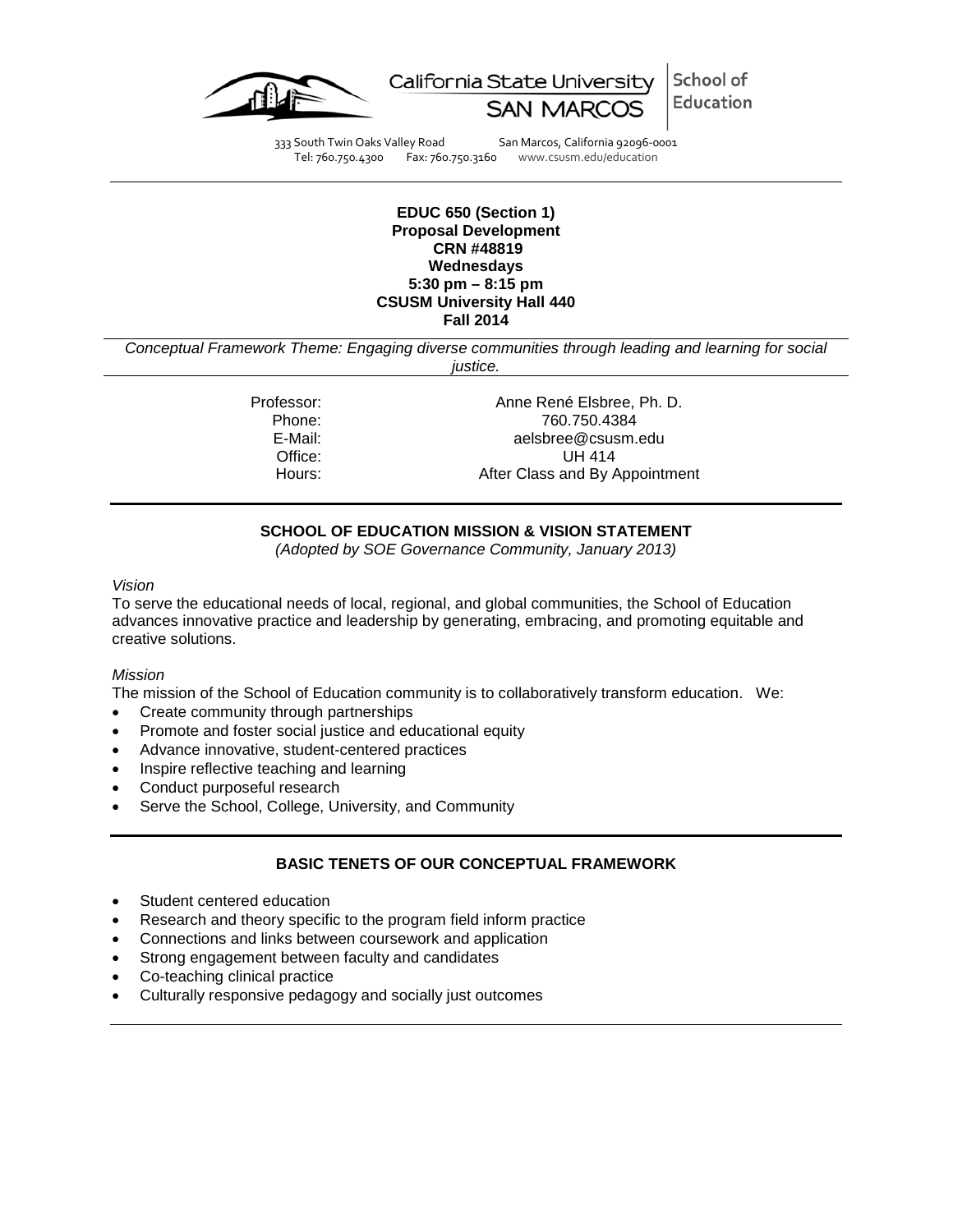#### **COURSE DESCRIPTION**

Guides students through the planning, preparation, and completion of the research or project proposal. With the guidance of the instructor, students will work collaboratively to plan and prepare each component of their proposals; an introduction to the study, well-developed research questions, a review of the literature, and proposal methodology.

#### **Course Prerequisites**

Admission to the MA Program & EDUC 622

#### **Course Objectives**

- 1. Identify Key Components of a Research Thesis, Curriculum Project or Exam.
- 2. Master APA Manual Format.
- 3. Write Thesis, Project or Exam.
- 4. Practice for Poster Presentation.

#### **Unique Course Requirements**

**EDUC 650 Cougar Course** <http://cc2014.csusm.edu/course/view.php?id=708#section-0> **Culminating Experience Supports** <http://community.csusm.edu/course/view.php?id=33>

#### **Required Texts**

American Psychological Association. (2009). *Publication Manual of the American Psychological Association (6th ed.)* Washington D.C.: American Psychological Association. ISBN 9781433805615 (paperback), 9781433805622 (spiral), or 9781433805592 (hardcover).

#### **STUDENT LEARNING OUTCOMES**

#### **Assessment of Professional Dispositions**

Assessing a candidate's dispositions within a professional preparation program is recognition that teaching and working with learners of all ages require not only specific content knowledge and pedagogical skills, but positive attitudes about multiple dimensions of the profession. The School of Education has identified six dispositions – social justice and equity, collaboration, critical thinking, professional ethics, reflective teaching and learning, and life-long learning—and developed an assessment rubric. For each dispositional element, there are three levels of performance - *unacceptable*, *initial target*, and *advanced target*. The description and rubric for the three levels of performance offer measurable behaviors and examples.

The assessment is designed to provide candidates with ongoing feedback for their growth in professional dispositions and includes a self-assessment by the candidate. The dispositions and rubric are presented, explained and assessed in one or more designated courses in each program as well as in clinical practice. Based upon assessment feedback candidates will compose a reflection that becomes part of the candidate's Teaching Performance Expectation portfolio. Candidates are expected to meet the level of *initial target* during the program.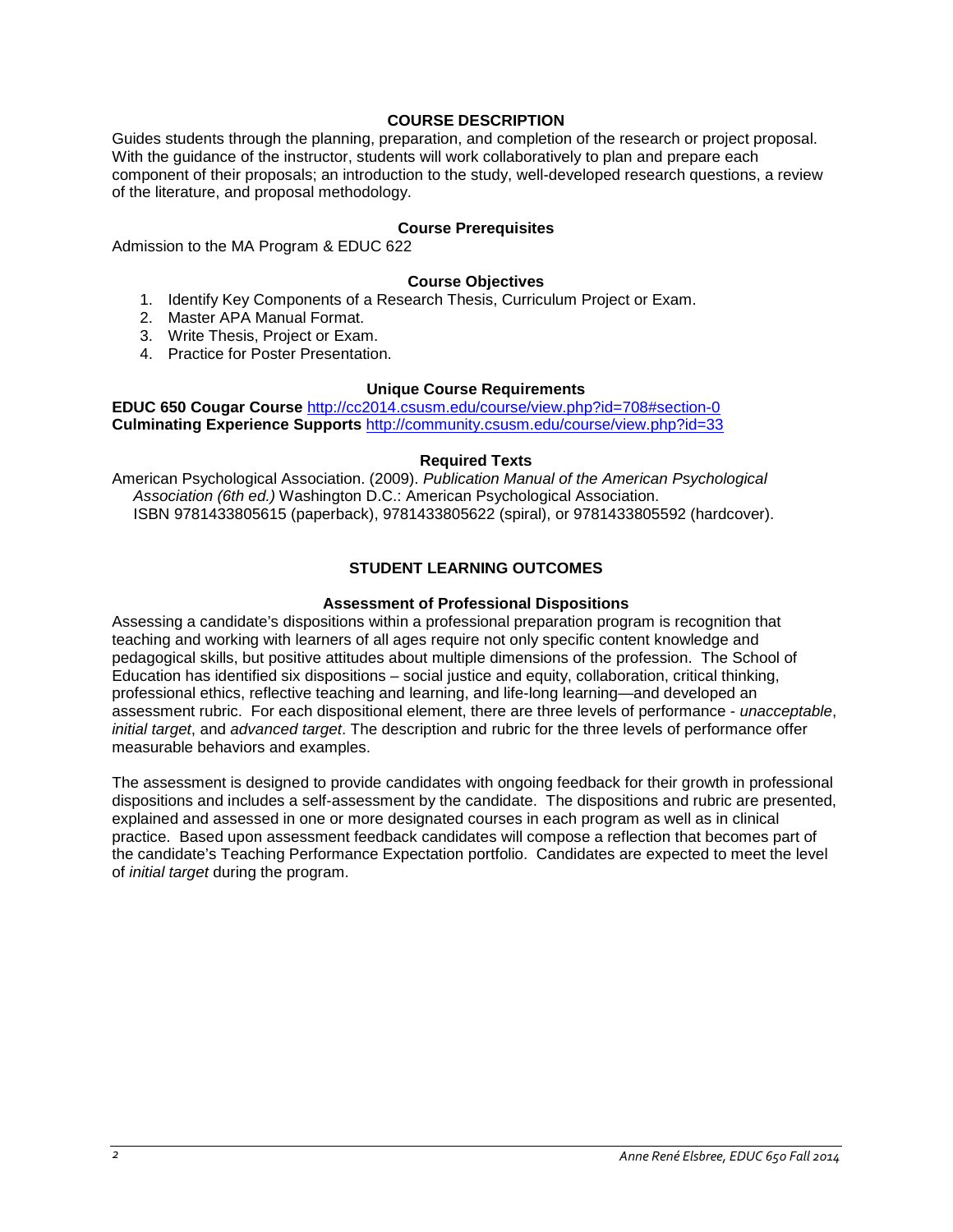#### **School of Education Attendance Policy**

Due to the dynamic and interactive nature of courses in the School of Education, all candidates are expected to attend all classes and participate actively. At a minimum, candidates must attend more than 80% of class time, or s/he may not receive a passing grade for the course at the discretion of the instructor. Individual instructors may adopt more stringent attendance requirements. Should the candidate have extenuating circumstances, s/he should contact the instructor as soon as possible. *(Adopted by the COE Governance Community, December, 1997).*

This course: Students are required to attend 9 face-to-face sessions and 5 writing team meetings. Students may have one absence with no penalty. Any absence beyond will result in a loss of points. A minimum grade of C is required in EDUC 650 to qualify as part of the MA requirement. Absences and late arrivals/early departures will affect the final grade. If extenuating circumstances occur, the student should contact the instructor as soon as possible to make appropriate arrangements.

#### **Students with Disabilities Requiring Reasonable Accommodations**

Candidates with disabilities who require reasonable accommodations must be approved for services by providing appropriate and recent documentation to the Office of Disable Student Services (DSS). This office is located in Craven Hall 4300, and can be contacted by phone at (760) 750-4905, or TTY (760) 750-4909. Candidates authorized by DSS to receive reasonable accommodations should meet with their instructor during office hours or, in order to ensure confidentiality, in a more private setting.

#### **Graduate Writing Requirements**

The California State University maintains a Graduation Writing Assessment Requirement (GWAR) for master's students, to be completed before Advancement to Candidacy can be approved. A student may satisfy the graduate writing requirement in one of two ways: an acceptable standardized test score or a paper that receives a passing score as described in the GWAR rubric. Toward the goal of providing opportunity for graduate students in the School of Education to satisfy the writing requirement, all papers in all graduate classes must adhere to the rules of style (for writing and format style) detailed in the Publication Manual of the American Psychological Association, 6th Ed. (2009). This is a required textbook for all CSUSM SOE graduate courses.

## **CSUSM Academic Honesty Policy**

"Students will be expected to adhere to standards of academic honesty and integrity, as outlined in the Student Academic Honesty Policy. All written work and oral presentation assignments must be original work. All ideas/materials that are borrowed from other sources must have appropriate references to the original sources. Any quoted material should give credit to the source and be punctuated with quotation marks.

Students are responsible for honest completion of their work including examinations. There will be no tolerance for infractions. If you believe there has been an infraction by someone in the class, please bring it to the instructor's attention. The instructor reserves the right to discipline any student for academic dishonesty in accordance with the general rules and regulations of the university. Disciplinary action may include the lowering of grades and/or the assignment of a failing grade for an exam, assignment, or the class as a whole."

Incidents of Academic Dishonesty will be reported to the Dean of Students. Sanctions at the University level may include suspension or expulsion from the University.

#### **Plagiarism:**

As an educator, it is expected that each candidate will do his/her own work, and contribute equally to group projects and processes. Plagiarism or cheating is unacceptable under any circumstances. If you are in doubt about whether your work is paraphrased or plagiarized see the Plagiarism Prevention for Students website [http://library.csusm.edu/plagiarism/index.html.](http://library.csusm.edu/plagiarism/index.html) If there are questions about academic honesty, please consult the University catalog.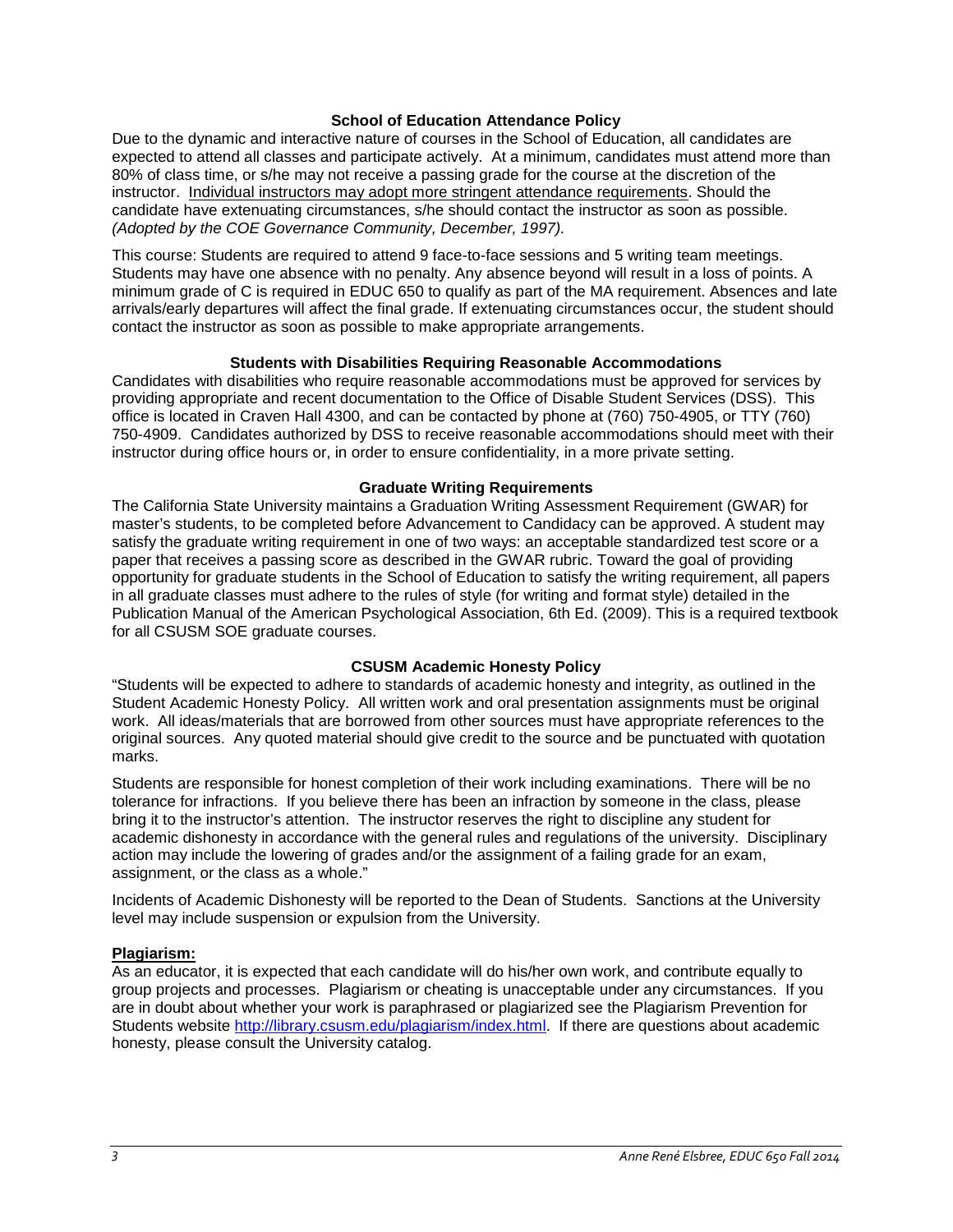# **Use of Technology:**

Candidates are expected to demonstrate competency in the use of various forms of technology (i.e. word processing, electronic mail, Moodle, use of the Internet, and/or multimedia presentations). Specific requirements for course assignments with regard to technology are at the discretion of the instructor. Keep a digital copy of all assignments for use in your teaching portfolio. All assignments will be submitted online, and some will be submitted in hard copy as well. Details will be given in class.

# **Electronic Communication Protocol:**

Electronic correspondence is a part of your professional interactions. If you need to contact the instructor, e-mail is often the easiest way to do so. It is my intention to respond to all received e-mails in a timely manner. Please be reminded that e-mail and on-line discussions are a very specific form of communication, with their own nuances and etiquette. For instance, electronic messages sent in all upper case (or lower case) letters, major typos, or slang, often communicate more than the sender originally intended. With that said, please be mindful of all e-mail and on-line discussion messages you send to your colleagues, to faculty members in the School of Education, or to persons within the greater educational community. All electronic messages should be crafted with professionalism and care. Things to consider:

- Would I say in person what this electronic message specifically says?
- How could this message be misconstrued?
- Does this message represent my highest self?
- Am I sending this electronic message to avoid a face-to-face conversation?

In addition, if there is ever a concern with an electronic message sent to you, please talk with the author in person in order to correct any confusion.

# **COURSE REQUIREMENTS**

MA in Education is a professional preparation program. It is expected that graduate students will come to class prepared to discuss the readings, submit required assignments, and participate in class activities. Graduate students are expected to adhere to academic honesty and integrity, standards of dependability, confidentiality and writing achievement. Because it is important for educators to be able to effectively communicate their ideas to students, parents, colleagues, and administrators, writing that is original, clear and error-free is a priority for the School of Education. It is expected that work will be turned in on time. Please discuss individual issues with the instructor.

## **Grading Standards**

## **Course Assignment Descriptions**

## **Attendance 24% = 24 Points**

Students are required to attend 9 face-to-face sessions and 5 writing team meetings. Each writing team can determine location and place for their meetings. Students may have one absence with no penalty.

## **Writing 50% = 50 Points**

Students will be required to write 3 or more chapters of the thesis or project. Students will turn in their writing 5 times throughout the semester. Each of these five drafts will be reviewed by a peer. Two of these drafts will be reviewed and graded by the instructor. The chapters will be evaluated using the chapter rubrics for the School of Education. The peer and the instructor will evaluate the writing quality. Chapter Rubrics are provided on EDUC 698 cougar course and the School of Education Website.

## **Writing Feedback 26% = 26 Points**

Each student will provide feedback to a peer's writing 5 times throughout the semester. Each student will use the Chapter Rubrics and the Praise, Question and Polish Format to provide the feedback. The peer and the instructor will evaluate the feedback quality.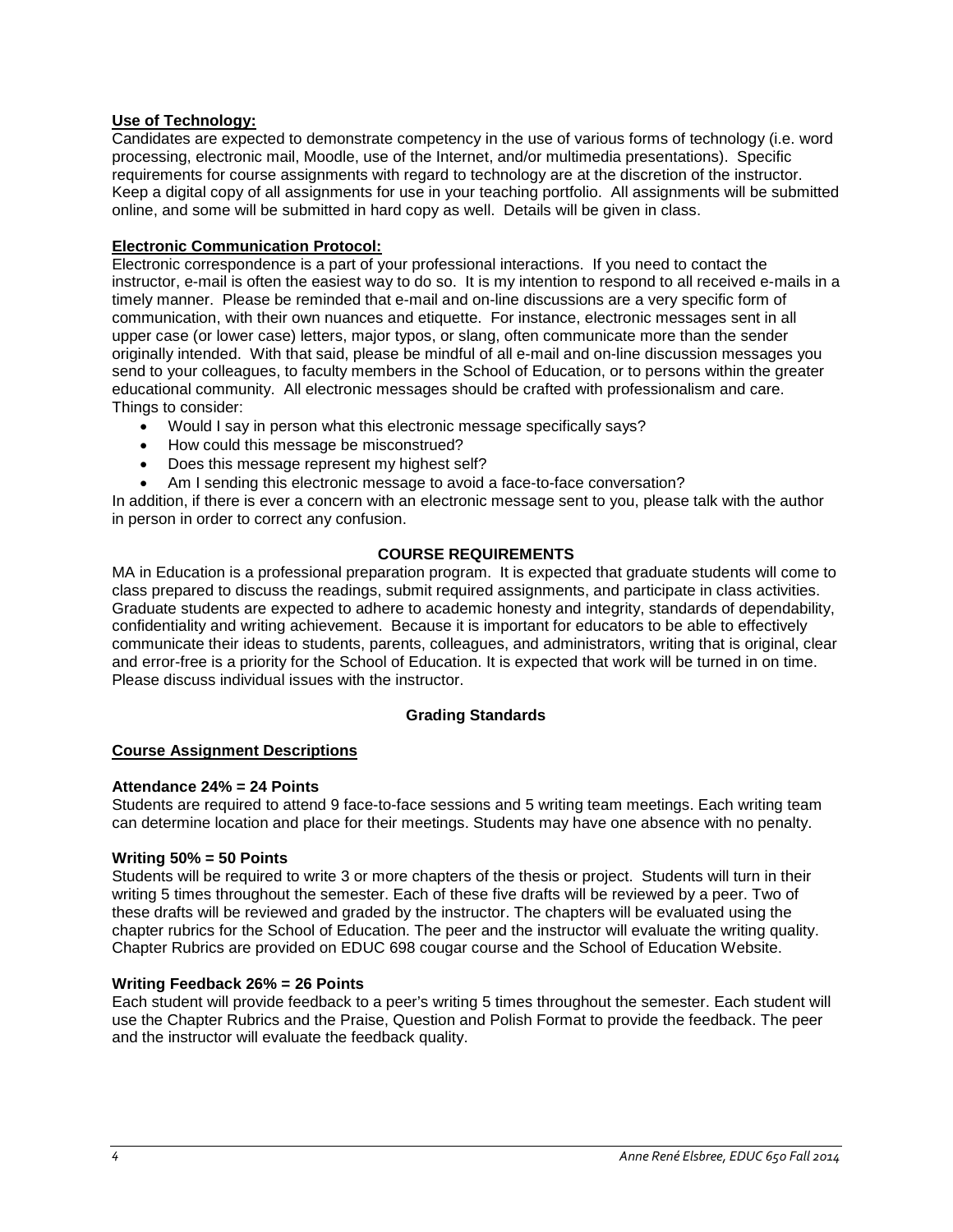| <b>Grading Scale</b> |               |               |  |  |  |  |
|----------------------|---------------|---------------|--|--|--|--|
| $A = 93 - 100$       | A-= 90-92     |               |  |  |  |  |
| $B+= 87-89$          | $B = 83 - 86$ | $B - 80 - 82$ |  |  |  |  |

 $C = 77-79$   $C = 73-76$   $C = 70-72$   $D = 60-69$   $F = 59$  or lower.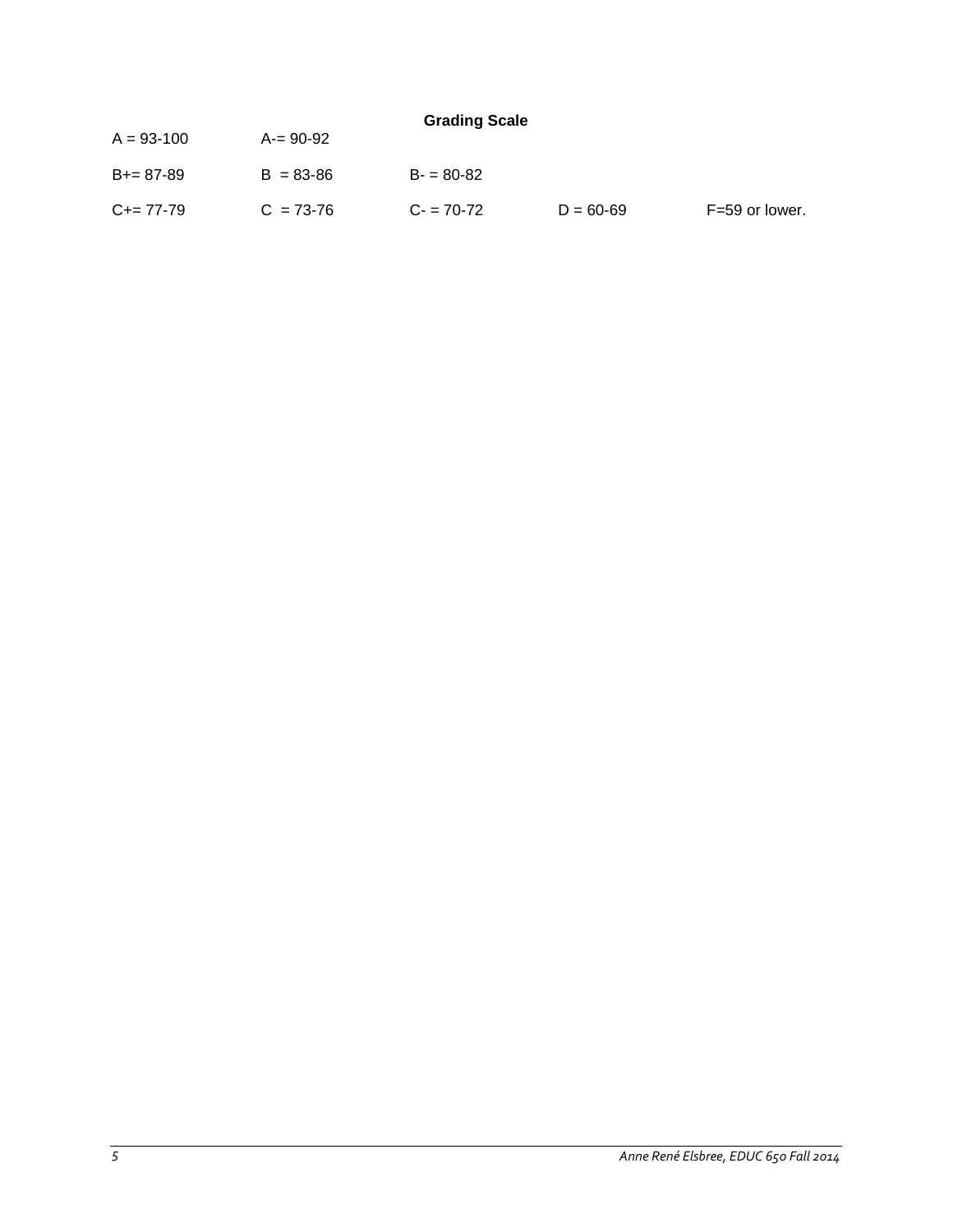# **COURSE SCHEDULE**

#### **EDUC 650 Calendar Fall 2014**

| <b>Session</b>    | <b>Topic &amp; Objectives</b>                                                               |  |  |  |  |
|-------------------|---------------------------------------------------------------------------------------------|--|--|--|--|
| Week 1            | Introduction, Goals & Models: Face-to-Face (F2F) Class                                      |  |  |  |  |
| Aug 27            | 1. Articulate Semester Goals & Deadlines                                                    |  |  |  |  |
| F <sub>2</sub> F  | 2. Choose Writing Team                                                                      |  |  |  |  |
|                   | 3. Identify 3 Model Thesis/Projects from CSUSM ScholarWorks                                 |  |  |  |  |
| Week 2            | Writing Team Meets Face-to-Face - NO FULL CLASS MEETING                                     |  |  |  |  |
| Sept 3            | Complete the following tasks by Wednesday September 3rd:                                    |  |  |  |  |
|                   | 1. Meet with your culminating experience committee chair and review your goals for the      |  |  |  |  |
| Writing           | semester and determine deadlines.                                                           |  |  |  |  |
| Team              | 2. Post what your goals are for this semester and the deadlines.                            |  |  |  |  |
| <b>Meeting</b>    | 3. Post who is on your writing team.                                                        |  |  |  |  |
|                   | 4. Identify the 3 thesis or projects from CSUSM ScholarWorks that you will use as a         |  |  |  |  |
|                   | model for your writing. Identify what you will focus on for each model, i.e. literature     |  |  |  |  |
|                   | review, methodology, research analysis, curriculum design                                   |  |  |  |  |
|                   | 5. Post a chapter for your writing team to read and provide feedback at our next face-to-   |  |  |  |  |
|                   | face session.                                                                               |  |  |  |  |
| Week 3            | Writing Feedback from Team - Face-to Face Class                                             |  |  |  |  |
| Sept 10           | Objectives:                                                                                 |  |  |  |  |
| F <sub>2</sub> F  | 1. Review feedback on goals and deadlines and make any needed changes & repost to           |  |  |  |  |
|                   | Week 2 Writing Goals Forum.                                                                 |  |  |  |  |
|                   | 2. Meet with Writing Team and share feedback to writing.                                    |  |  |  |  |
|                   | 3. Identify what was useful about writing team feedback and set goals for next peer         |  |  |  |  |
| Week 4            | review.<br><b>Writing Team Meet Face-to-Face</b>                                            |  |  |  |  |
| Sept 17           | Objectives:                                                                                 |  |  |  |  |
|                   | 1. Meet with Writing Team face-to-face.                                                     |  |  |  |  |
| Writing           | 2. Exchange revised writing from last week.                                                 |  |  |  |  |
| <b>Team</b>       | 3. Read each other's work and provide constructive feedback:                                |  |  |  |  |
| <b>Meeting</b>    | a. Praise: Identify what the author did well.                                               |  |  |  |  |
|                   | b. Question: Articulate where you had questions and what needed clarification.              |  |  |  |  |
|                   | c. Polish: Identify with specificity what could be changed to make the writing better, i.e. |  |  |  |  |
|                   | revise a sentence if it is unclear, correct spelling mistakes, add correct APA citation     |  |  |  |  |
|                   | 4. Review what was helpful about the peer feedback and what you would like to focus on      |  |  |  |  |
|                   | for the next peer review.                                                                   |  |  |  |  |
|                   | 5. Post a copy of the writing and the written feedback so each partner receives credit for  |  |  |  |  |
|                   | their writing team contributions.                                                           |  |  |  |  |
| Week <sub>5</sub> | <b>Library Search - Literature Review</b>                                                   |  |  |  |  |
| Sept 24           | Guest Speaker, Dr. Toni Olivas will review literature search tips, Kellogg Library 3400     |  |  |  |  |
| F <sub>2F</sub>   | Objectives:                                                                                 |  |  |  |  |
| <b>KLG 3400</b>   | 1. Identify strategies to search for peer reviewed articles                                 |  |  |  |  |
|                   | 2. Differentiate between "and" and "or"                                                     |  |  |  |  |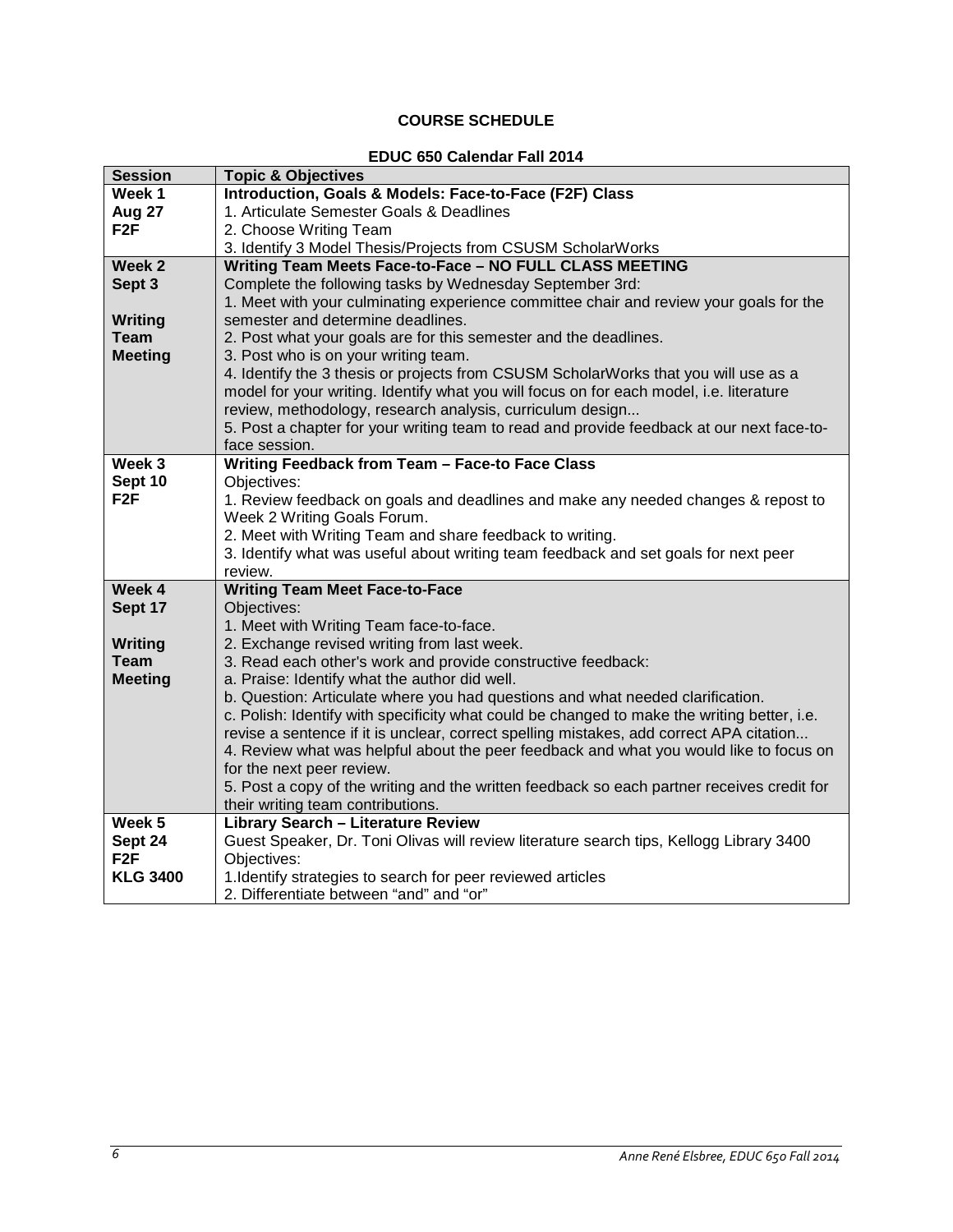| <b>Session</b>   | <b>Topic &amp; Objectives</b>                                                               |
|------------------|---------------------------------------------------------------------------------------------|
| Week 6           | <b>Writing Team Meet Face-to-Face</b>                                                       |
| Oct 1            | Objectives:                                                                                 |
|                  | 1. Meet with Writing Team face-to-face.                                                     |
| <b>Writing</b>   | 2. Exchange writing.                                                                        |
| <b>Team</b>      | 3. Read each other's work and provide constructive feedback:                                |
| <b>Meeting</b>   | a. Praise: Identify what the author did well.                                               |
|                  | b. Question: Articulate where you had questions and what needed clarification.              |
|                  | c. Polish: Identify with specificity what could be changed to make the writing better, i.e. |
|                  |                                                                                             |
|                  | revise a sentence if it is unclear, correct spelling mistakes, add correct APA citation     |
|                  | 4. Review what was helpful about the peer feedback and what you would like to focus on      |
|                  | for the next peer review.                                                                   |
|                  | 5. Post a copy of the writing and the written feedback so each partner receives credit for  |
|                  | their writing team contributions.                                                           |
| Week 7           | Topic to be Determined - Meet Face-to-Face                                                  |
| Oct 8            | Students will identify what they need assistance with at this time.                         |
| F <sub>2F</sub>  |                                                                                             |
| Week 8           | <b>Writing Team Meet Face-to-Face</b>                                                       |
| <b>Oct 15</b>    | Objectives:                                                                                 |
|                  | 1. Meet with Writing Team face-to-face.                                                     |
| <b>Writing</b>   | 2. Exchange writing.                                                                        |
| <b>Team</b>      | 3. Read each other's work and provide constructive feedback:                                |
| <b>Meeting</b>   | a. Praise: Identify what the author did well.                                               |
|                  | b. Question: Articulate where you had questions and what needed clarification.              |
|                  | c. Polish: Identify with specificity what could be changed to make the writing better, i.e. |
|                  | revise a sentence if it is unclear, correct spelling mistakes, add correct APA citation     |
|                  | 4. Review what was helpful about the peer feedback and what you would like to focus on      |
|                  | for the next peer review.                                                                   |
|                  | 5. Post a copy of the writing and the written feedback so each partner receives credit for  |
|                  | their writing team contributions.                                                           |
| Week 9           | Topic to be Determined - Meet Face-to-Face                                                  |
| <b>Oct 22</b>    | Students will identify what they need assistance with at this time.                         |
| F <sub>2F</sub>  |                                                                                             |
| Week 10          | Topic to be Determined - Meet Face-to-Face                                                  |
| <b>Oct 29</b>    | Students will identify what they need assistance with at this time.                         |
| F <sub>2F</sub>  |                                                                                             |
| Week 11          | <b>Writing Team Meet Face-to-Face</b>                                                       |
| Nov <sub>5</sub> | Objectives:                                                                                 |
|                  | 1. Meet with Writing Team face-to-face.                                                     |
| Writing          |                                                                                             |
| Team             | 2. Exchange writing.                                                                        |
| <b>Meeting</b>   | 3. Read each other's work and provide constructive feedback:                                |
|                  | a. Praise: Identify what the author did well.                                               |
|                  | b. Question: Articulate where you had questions and what needed clarification.              |
|                  | c. Polish: Identify with specificity what could be changed to make the writing better, i.e. |
|                  | revise a sentence if it is unclear, correct spelling mistakes, add correct APA citation     |
|                  | 4. Review what was helpful about the peer feedback and what you would like to focus on      |
|                  | for the next peer review.                                                                   |
|                  | 5. Post a copy of the writing and the written feedback so each partner receives credit for  |
|                  | their writing team contributions.                                                           |
| Week 12          | <b>Poster Session Preparation - Meet Face-to-Face</b>                                       |
| <b>Nov 12</b>    | Objectives:                                                                                 |
| F <sub>2F</sub>  | 1. Bring draft poster slides.                                                               |
|                  | 2. Come prepared with questions.                                                            |
|                  | 3. Finalize your poster slides and identify what else you will put on your poster.          |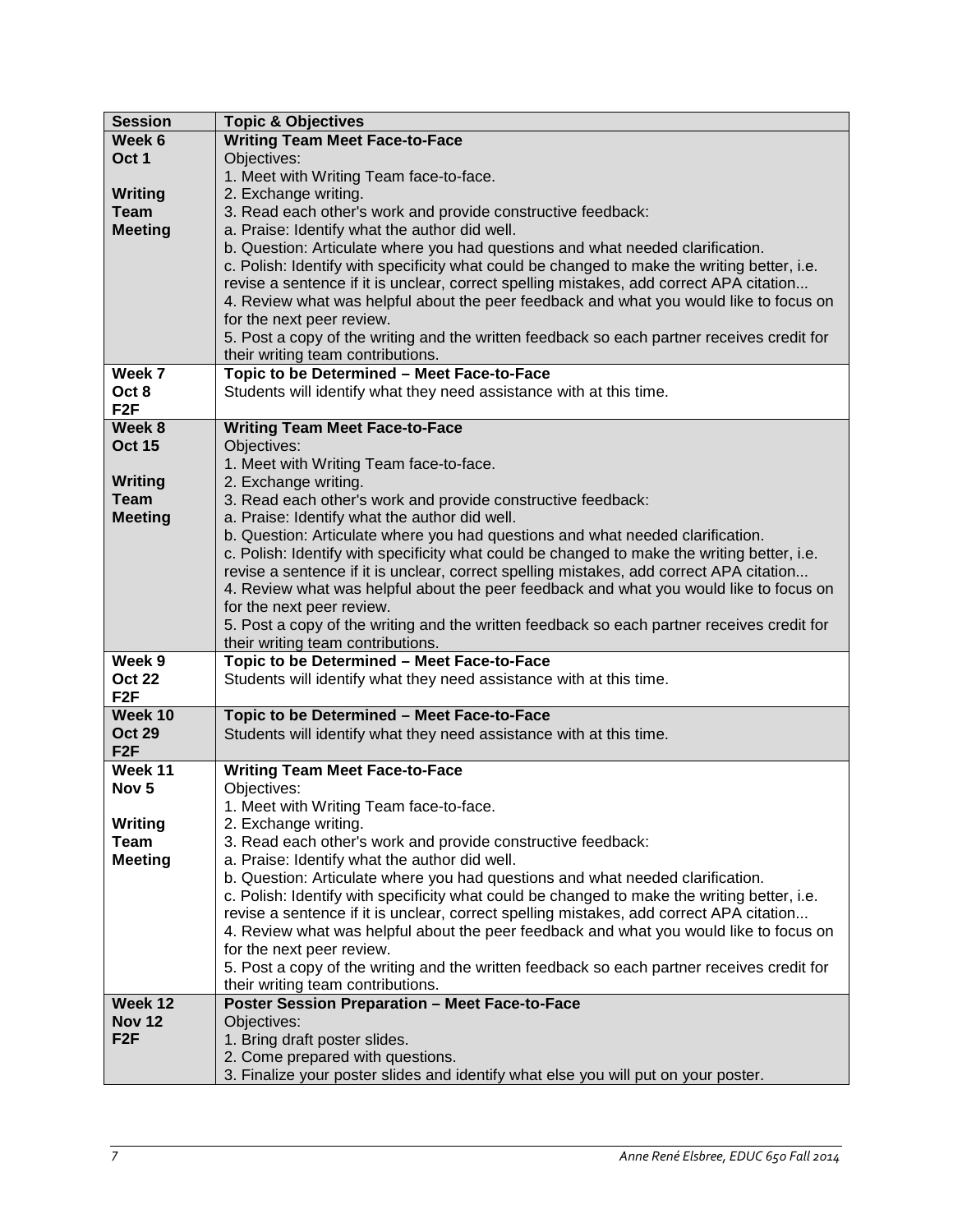| <b>Session</b> | <b>Topic &amp; Objectives</b>                               |
|----------------|-------------------------------------------------------------|
| Week 13        | <b>MA Poster Session</b>                                    |
| <b>Nov 19</b>  | No official class meeting Wed Nov. 19th, instead attend the |
| <b>Nov 20</b>  | MA Poster Session Thursday, November 20th                   |
| F2F            | Time and Place to be announced                              |
| Week 14        | Thanksgiving - No Class on November 26                      |
| <b>Nov 26</b>  | Enjoy the week off.                                         |
|                | Happy Turkey Day!                                           |
| Week 15        | TBA                                                         |
| Dec 3          |                                                             |

This calendar has been thoughtfully planned, but could change to meet the students' needs.